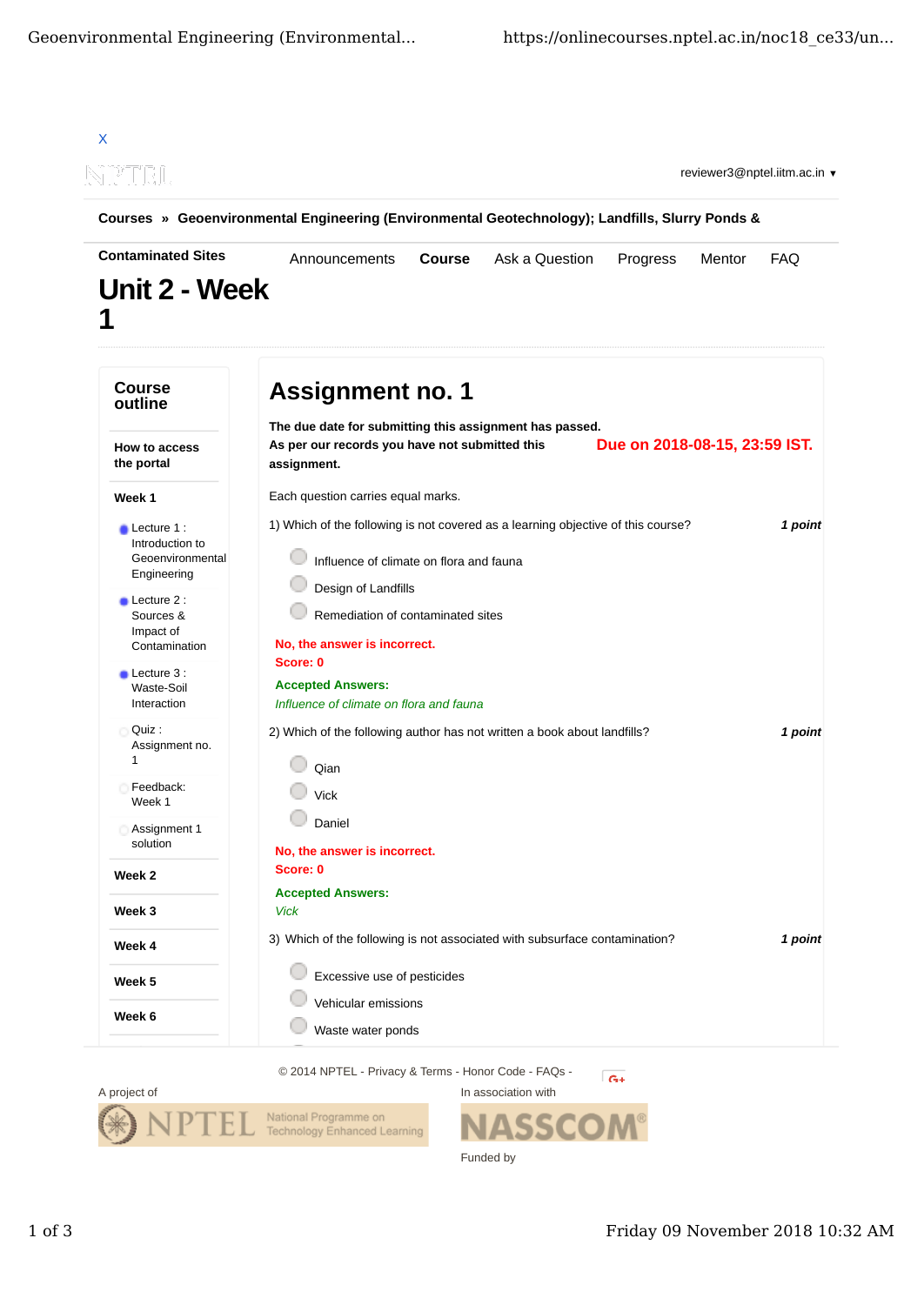## Geoenvironmental Engineering (Environmental... https://onlinecourses.nptel.ac.in/noc18\_ce33/un...

| Week 11 | ce De | Single batch test                                                                                  |         |
|---------|-------|----------------------------------------------------------------------------------------------------|---------|
| Week 12 |       | Multi batch test                                                                                   |         |
|         |       | Loss on ignition                                                                                   |         |
|         |       | No, the answer is incorrect.                                                                       |         |
|         |       | Score: 0                                                                                           |         |
|         |       | <b>Accepted Answers:</b>                                                                           |         |
|         |       | Loss on ignition                                                                                   |         |
|         |       | 5) Which of the following parameter has least effect on the interaction between waste and<br>soil? | 1 point |
|         |       | pH                                                                                                 |         |
|         |       | Moisture content                                                                                   |         |
|         |       | Colour of soil                                                                                     |         |
|         |       | No, the answer is incorrect.                                                                       |         |
|         |       | Score: 0                                                                                           |         |
|         |       | <b>Accepted Answers:</b><br>Colour of soil                                                         |         |
|         |       | 6) Can non-hazardous waste cause ground pollution?                                                 | 1 point |
|         |       | Yes                                                                                                |         |
|         |       | <b>No</b>                                                                                          |         |
|         |       | No, the answer is incorrect.                                                                       |         |
|         |       | Score: 0                                                                                           |         |
|         |       | <b>Accepted Answers:</b>                                                                           |         |
|         |       | Yes                                                                                                |         |
|         |       | 7) Which of these is not a receptor?                                                               | 1 point |
|         |       | Human beings                                                                                       |         |
|         |       | Domestic animals                                                                                   |         |
|         |       | Road                                                                                               |         |
|         |       | No, the answer is incorrect.                                                                       |         |
|         |       | Score: 0                                                                                           |         |
|         |       | <b>Accepted Answers:</b><br>Road                                                                   |         |
|         |       | 8) Which type of soil exhibits more geochemical attenuation?                                       | 1 point |
|         |       |                                                                                                    |         |
|         |       | Sand                                                                                               |         |
|         |       | Clay                                                                                               |         |
|         |       | Silt                                                                                               |         |
|         |       | No, the answer is incorrect.<br>Score: 0                                                           |         |
|         |       | <b>Accepted Answers:</b><br>Clay                                                                   |         |
|         |       | 9) Attenuation capacity is the function of:                                                        | 1 point |
|         |       | Concentration                                                                                      |         |
|         |       | Throughput                                                                                         |         |